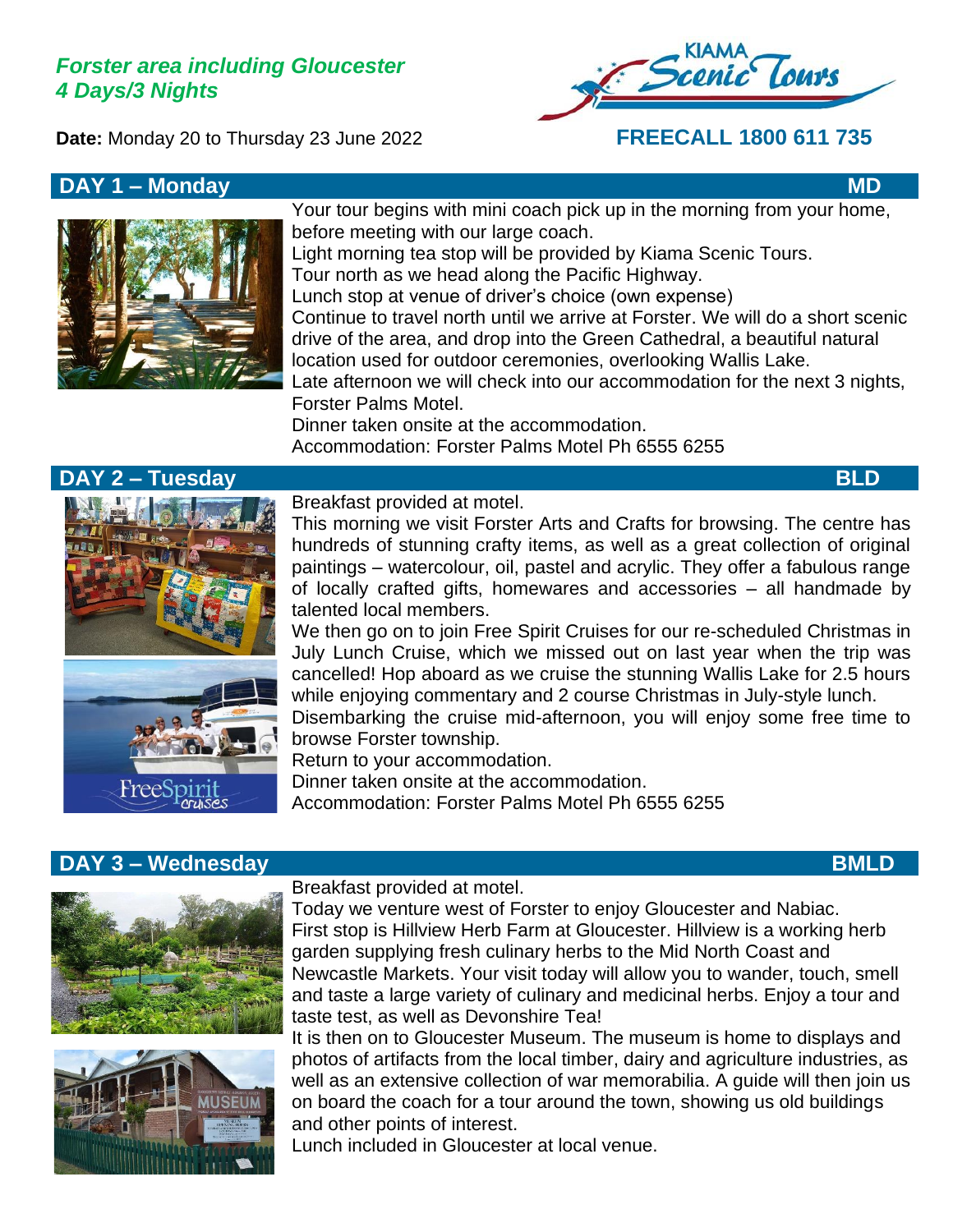Mid-afternoon we make our way back towards Forster, shopping in at the National Motorcycle Museum at Nabiac. The museum houses around 1000 motorcycles, 27 old cars, a little toy museum and lots of memorabilia. Return to your accommodation at Forster. Dinner taken onsite at the accommodation. Accommodation: Forster Palms Motel Ph 6555 6255

# **DAY 4 – Thursday BM BM**



Breakfast provided at motel.

Check out and departure from our accommodation at Forster this morning. Head back south along the Pacific Highway. Light morning tea stop will be provided by Kiama Scenic Tours en-route. Lunch stop at venue of driver's choice (own expense) Return to your home late afternoon.

# *PLEASE NOTE: Due to Covid-19, all itinerary attractions are subject to change without notice*

**B** = Breakfast **M** = Morning Tea **L** = Lunch **D** = Dinner

### **Inclusions:**

3 nights' accommodation, all breakfasts, all dinners, light morning tea on 3 days, lunch on 2 days, entry to all attractions and coach pick up & drop off from your home. (Illawarra, Shoalhaven and Sydney areas only)

|                            | Price per person twin share | <b>Single supplement</b> |
|----------------------------|-----------------------------|--------------------------|
| <b>Travel Club Members</b> | \$1080                      | \$188                    |
| Non-Members                | \$1130                      | \$188                    |

**Deposit required:** \$100 per person **Balance due:** Monday 23 May 2022

# **CANCELLATION FEES AND AMENDMENTS**

#### **All fees will be levied relative to the amount of notice given**

| Days Notice: | 60-90 Days $\sqrt{1}$ | 31-60 Days $\sqrt{1}$ | Within 30 days $\mathbb Q$ |
|--------------|-----------------------|-----------------------|----------------------------|
| Deposit:     | Full refund OR        | 50% refundable &      | Non-refundable &           |
|              | Transferable**_       | Non-transferable      | Non-transferable           |

\*\*If you cancel your booking 60 days or more prior to your booked tour, the deposit is transferable to another advertised tour. This deposit is only transferable once. Should you cancel a tour a second time, full deposit will be lost. Please contact office for further details.

All payments can be made by the following options:

- In person at our tour office
- Via credit card payment over the phone (VISA or Mastercard only)
- Cheque or money order sent to our post office box. All cheques/money orders are to be made payable to '**Kiama Scenic Tours'**.
- Direct deposit Please ask for our details if you choose to pay by this method